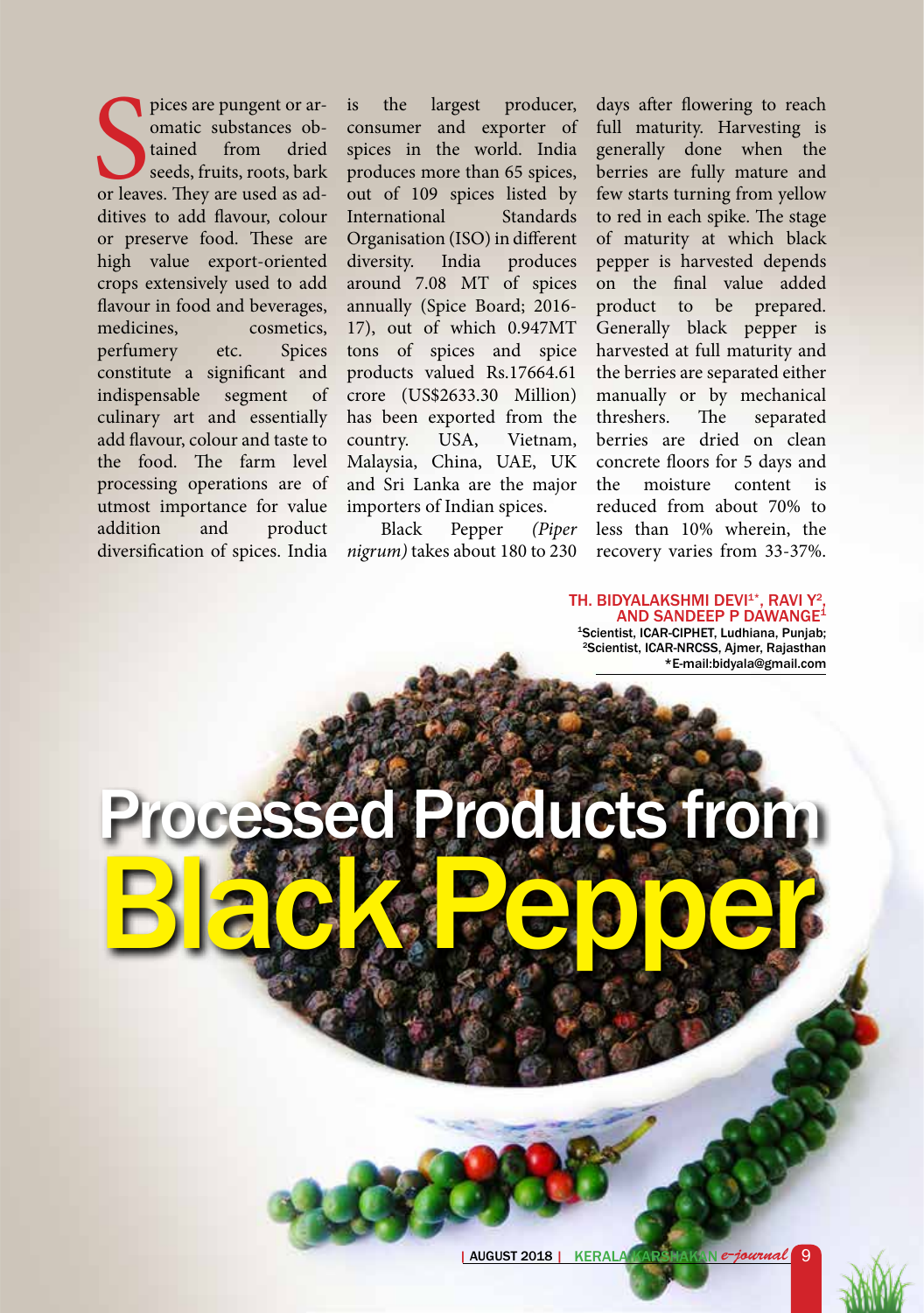The dried berries are cleaned to remove extraneous matters like broken spikes, pinheads, stones, soil particles etc. and finally packaged in jute gunny bags or woven polypropylene bags and stored. Variety of products have been made from pepper and are classified as;

- (I) Green pepper based products
- (II) Black pepper and white pepper based products
- (III) Pepper by- products.

## **A.Green pepper based products:**

- **I. Canned green pepper:**  For preparation of canned green pepper, the berries are harvested one month before attaining the maturity. The de- -spiked and cleaned berries are immersed in 2% hot brine containing 0.2% citric acid exhausted at 80°C, sealed properly and processed in boiling water for 20 minutes. The canned pepper is cooled immediately in a stream of running cold water.
- **II. Green pepper in brine:**



Freshly harvested green berries or spikes are used for preparing pepper in brine. After proper cleaning and washing, berries are stored in brine solution of 17± 2% salt and 0.6 ± 0.02% vinegar. Stored pepper is washed three times in a period of 45 days at an interval of 20, 30 and 35 days, respectively followed by change of brine solution at each interval. The pepper is then packed in high density polyethylene (HDPE) food grade cans with sufficient quantity IV. of freshly prepared brine solution of the same concentration. Major applications of green pepper in brine are in making sauces, meat processing industries and in food service sector.

- **III. Dehydrated green pepper:** Slightly immature green pepper is preferred for producing dehydrated green pepper. Freshly harvested cleaned pepper berries are subjected to blanching for 15 minutes so as to inactivate polyphenol oxidase, an enzyme responsible for blackening of pepper and to wash it out of berries. Blanching time may vary depending upon the maturity of berries. The berries are cooled immediately and dried in a cabinet drier at 70°C.
	- **Frozen green pepper:** Frozen green pepper is considered far superior to 'green pepper in brine' or 'dehydrated green pepper' owing to better retention of flavour, colour, texture and natural appearance. It is packed in poly pouches and



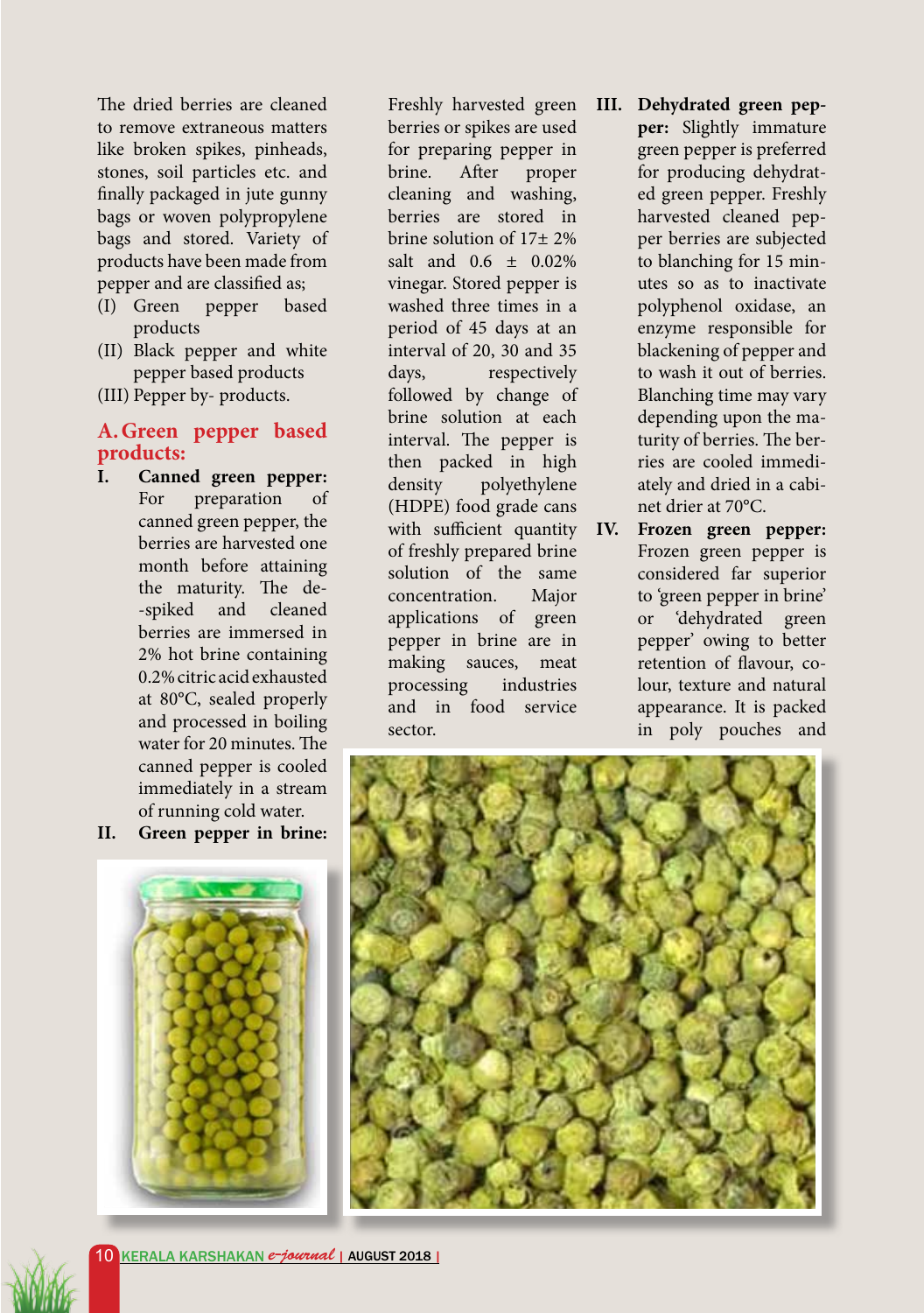hence the cost is much less compared to cans and containers. Though freezing is expensive, it is gaining popularity because of its superiority in every aspect.

- **V. Freeze dried green pepper:** The moisture content of fresh tender green pepper is removed by freeze drying at -30°C to -40°C under high vacuum. As a result, a product with its natural colour, texture and of far superior quality to those of sun dried, solar dried or mechanically dehydrated green pepper is obtained. It is very much lighter in weight than frozen green pepper, since its moisture is reduced to 2-4%. The demand for freeze dried green pepper is growing and is likely to go up in due course.
- **VI. Green pepper pickle:**  Green pepper pickle is popular in many states notably in Kerala, Karnataka, Tamil Nadu, Gujarat and Maharashtra etc. People relish it with rice as an appetizer.When mixed with shredded fresh ginger, it becomes more tasty and piquant.
- **VII. Mixed green pepper pickle:** Green pepper berries are mixed with lime pickles, mango pickles, mixed cauliflower and carrot pickles, brinjal pickles, bitter gourd pickles with or without green chillies and sliced fresh ginger.



They are quite popular, however their preparation is mostly limited to domestic scale.

- **VIII.Green pepper sauce:** It is made from selected green pepper berries, which are first ground into puree and then blended with vinegar, salt, sugar and other ingredients. It has natural flavour and is often used as a dip for chips or fries.
- **IX. Green pepper flavoured products:** Green pepper is advantageously used in soups, *rasam* etc. Green pepper in *Biriyani, Rice Pulao* and *Upma* is very much liked since its appealing colours make the product more attractive. The berries give the exotic taste to Westerners while eating it in conjunction with

other products. Green pepper is also used in garnishing of salads and other food.

## **B. Black pepper and white pepper based products**

**I. Whole black pepper:**  Fully mature green pepper is dried under sun for 5 days to obtain whole black pepper. In the modern spice processing unit, black pepper is first passed through a cleaning cum grading unit which consists of a specific gravity separator/ destoner for removal of stones, an aspirator for removal of light impurities like the pin heads, husk, light berries, dust etc. and a multiple sieve grader for grading the dried black pepper.

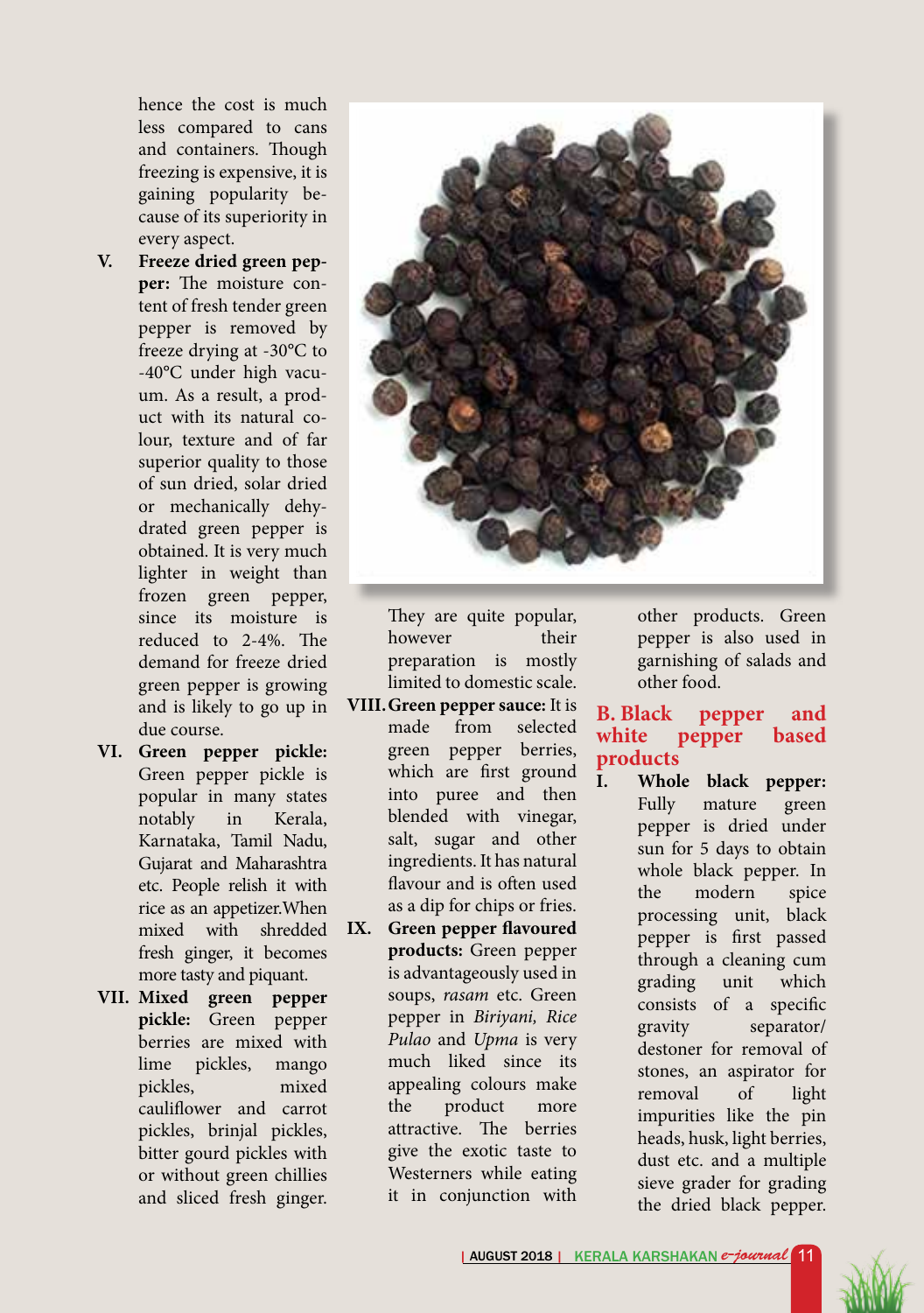The pepper is then passed through a spiral separator to remove flat impurities like broken spikes etc. Pepper are than passed through a magnetic separator for removal of metallic impurities.The cleaned pepper is graded into different sizes as 4.75 mm, 4.25 mm, 4.0 mm, 3.25 mm etc., and packaged in bulk or consumer packages for domestic or foreign market.

**II. Sterilized black pepper:**  The cleaned black pepper is subjected to sterilization to eliminate microbial contamination and to ensure high quality, clean and dried product. In continuous steam sterilization method, the spice is subjected to a rapid flow of superheated steam for a predetermined period of time followed by drying, dehumidification and packaging. Microbial levels as well as the enzyme activity are considerably reduced to safe and acceptable levels. In countries where the sterilization by chemical method is not permitted, steam sterilization is the best alternative. The chemical sterilization involves the use of permitted chemicals like ethylene oxide for destroying p a t h o g e n i c m i c r o o r g a n i s m s . Effectiveness of sterilization depends on



the moisture content of the pepper, concentration of the gas, temperature and time of contact.

- **III. Ground pepper:** Ground pepper is obtained by grinding cleaned black pepper without addition of any foreign matter. Grinding is accomplished by employing equipment like hammer mill, pin mill or plate mill. The ground product is further sieved and material is packed according to the particle size of powder. The overflow is sent back to the grinding zone for further size reduction.
- **IV. Cryo-ground pepper powder:** In the conventional grinding of spices, the mill and product temperature can rise to as high as 90°C

and results in considerable loss of volatile oils. Cryogenic grinding overcomes this problem and helps in retaining more volatile oils besides reducing oxidation, improving fineness and posing minimum distortion in thenatural composition of powder. The usual practice during the cryogrinding is to inject liquid nitrogen (-80°C) into the grinding zone. A temperature controller maintains the desired product temperature by suitably adjusting the nitrogen inflow. The exhaust gas is recirculated for pre-cooling of the spice, reducing the process cost.

**V. Pepper oil:** The characteristic aroma of

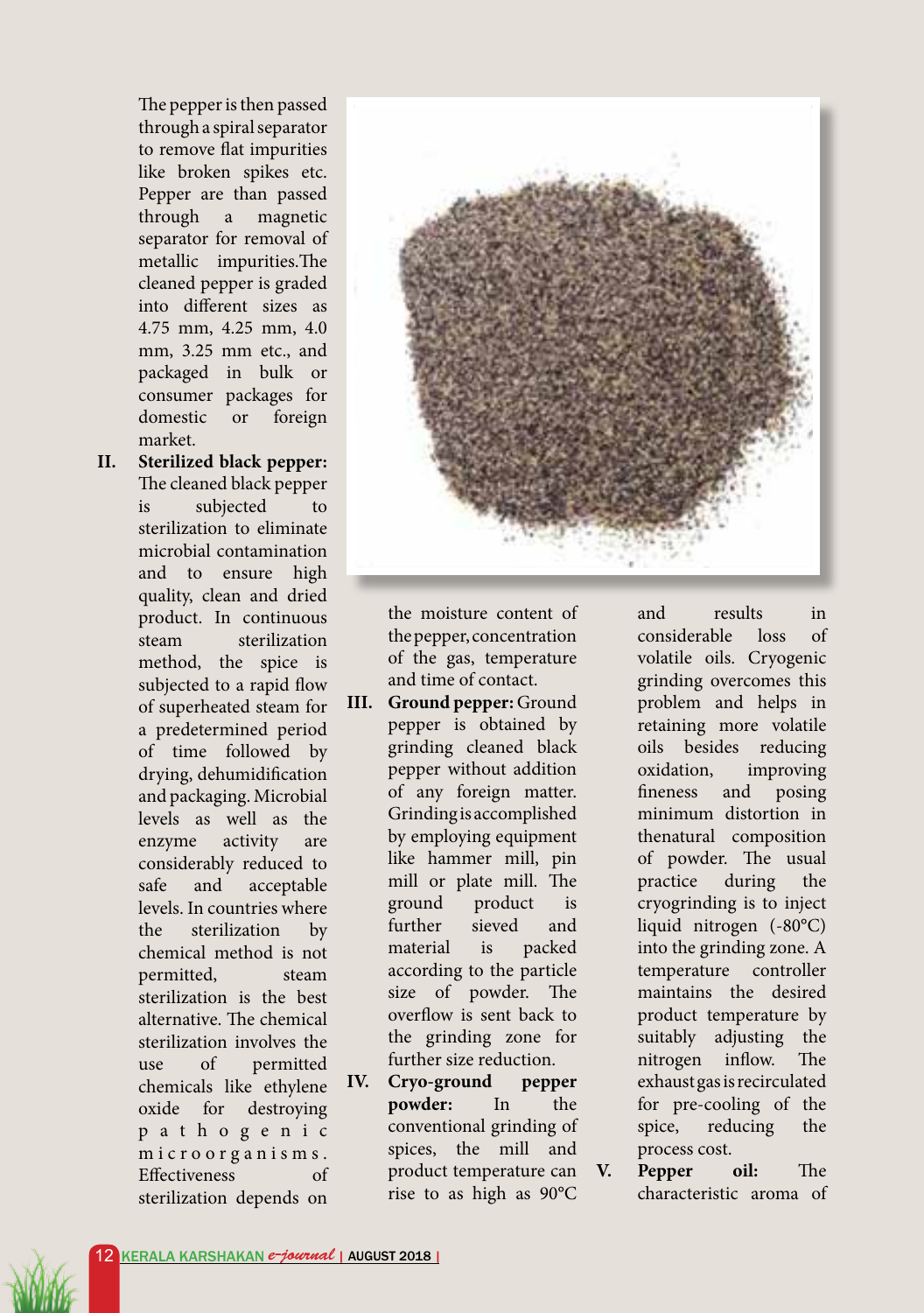

black pepper is due to the presence of volatile oil which ranges from 2-5% and can be recovered by steam or hot water distillation. Industrial process for the recovery of essential oil involves flaking of the black pepper using roller mills or grinding into coarse

powder and distilling it in a stainless steel extractor. The steam comes in contact with the ground pepper particles and vaporizes the oil present in the pepper. On cooling, the oil is separated from water. It is observed that slightly immature pepper



berries are more suitable for oil extraction owing to higher oil content.

- **VI. Oleoresin:** Oleoresins is the concentrated product of all the flavour components (aroma, taste, pungency) of black pepper and is obtained by cold extraction with solvents like hexane, ethanol, and acetone. For processing, pepper is flaked to a thickness of 1 to 1.5 mm and packed in stainless steel extractors for extraction with the organic solvent. Normally, solid to solvent ratio of 1:3 is employed and the oleoresin recovery ranges between 10-13%.
- **VII. Piperine:** Piperine is principle alkaloid of black pepper and widely known for its medicinal use as remedy of constipation and diarrhoea. The alkaloid is responsible for characteristic biting taste of pepper and amounts to 3-6% of its weight.
- **VIII. Microencapsulated spice flavour:** Micro- -encapsulation is the technique by which the flavour component is entrapped in a solid matrix and is ready for release as and when required. Encapsulation is achieved mostly by spray drying. In the production of spray dried spices, the essential oils and oleoresins are dispersed in the edible gum solution. Gum